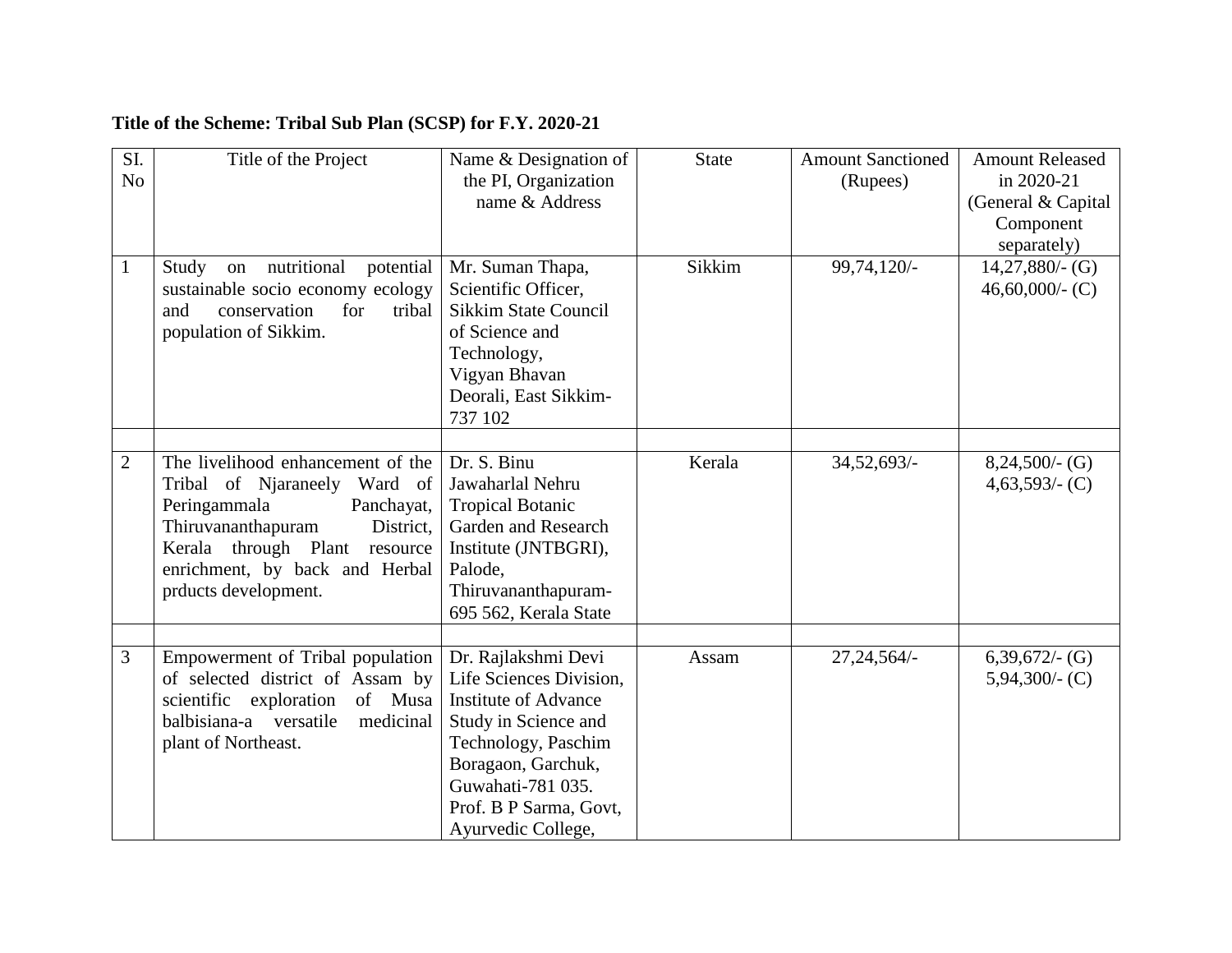|                |                                                                                                                                                                        | Guwahati-781014,<br>Assam                                                                                                                                                                                                         |                      |                |                                          |
|----------------|------------------------------------------------------------------------------------------------------------------------------------------------------------------------|-----------------------------------------------------------------------------------------------------------------------------------------------------------------------------------------------------------------------------------|----------------------|----------------|------------------------------------------|
| $\overline{4}$ | Conservation<br>sustainable<br>and<br>livelihood<br>through<br>appropriate<br>intervention<br>technological<br>in<br>villages around marine National<br>Park, Gujarat. | Dr. G. Thirumaran<br>Gujarat Institute of<br><b>Desert Ecology</b><br>(GUIDE), post Box-83,<br>Mundra Road, Opp.<br>Changleshwar Temple,<br>Bhuj (Kachchh),<br>Gujarat-370 001                                                    | Gujarat              | 54,74,000/-    | $29,03,000/$ - (G)<br>$3,00,000/(-C)$    |
| 5              | Science<br>Technology<br>and<br>popularization in the tribal Districts<br>of Selected Status.                                                                          | Dr. B.K. Tyagi, Vigyan<br>prasar, A-50,<br>Paramahansa<br>Yogananda Road,<br>Institutional Area.<br>Sector-62, Noida-201<br>309, Uttar Pradesh.                                                                                   | <b>Uttar Pradesh</b> | 20,47,59,077/- | $4,23,99,600/$ - (G)<br>$17,66,277/(-C)$ |
| 6              | Science Technology and Innovation<br>Hub in Leh, Leh Block Ladakh<br>District, Ladakh UT.                                                                              | Mr. Chander Shekhar<br>Sharma<br>Council of Scientific &<br><b>Industrial Research</b><br>(CSIR), Institute of<br>Microbial Technology<br>(IMTECH), Protein<br>Center, CSIR-<br>IMTECH, Sector-39A,<br>Chandigarh, Pin-<br>160036 | Chandigarh           | 2,45,48,138/-  | $44,40,915/$ - (G)<br>$70,23,611/$ (C)   |
|                |                                                                                                                                                                        |                                                                                                                                                                                                                                   |                      |                |                                          |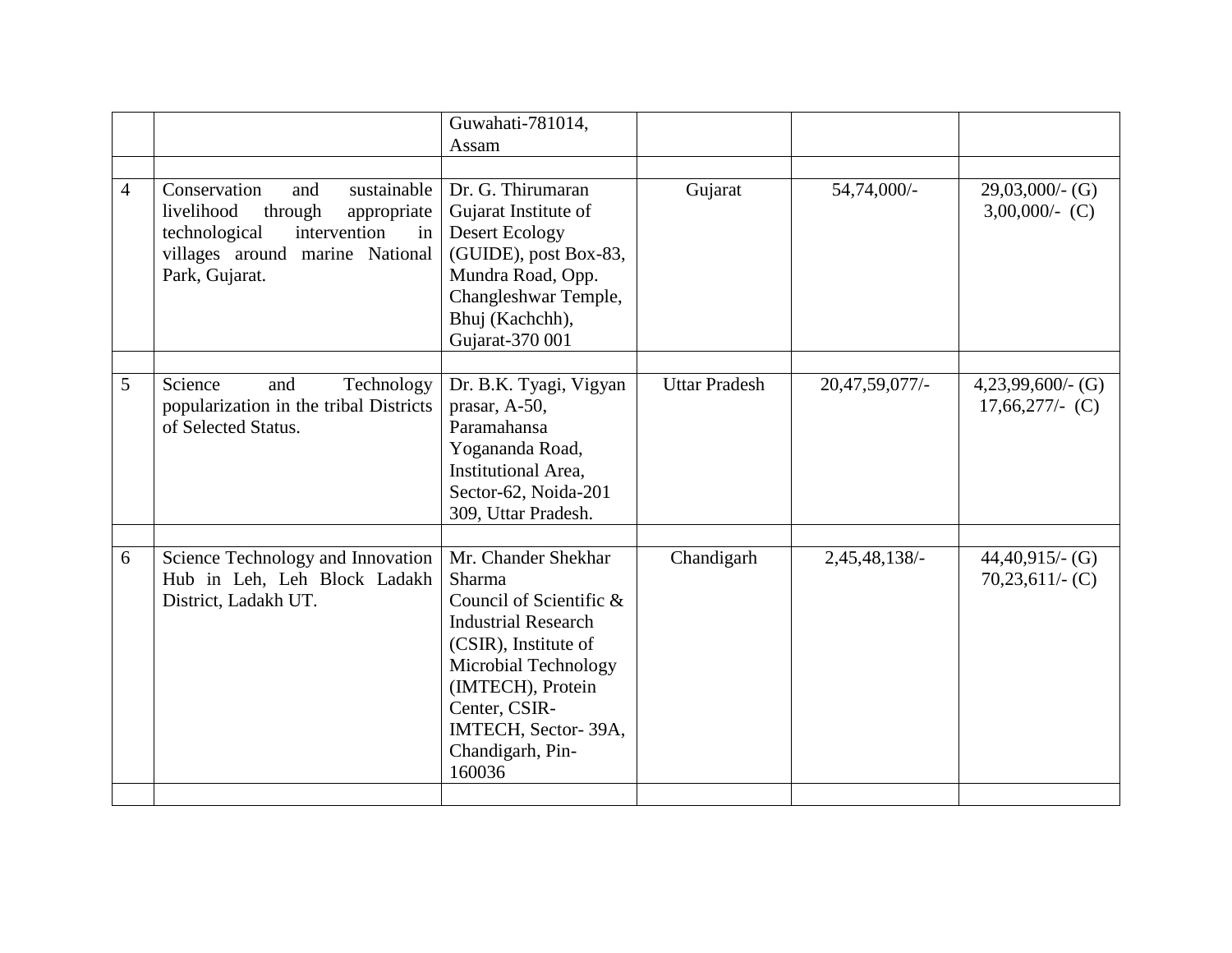| 7  | Establishment of Scheduled Caste<br>(SC) and Scheduled Tribe (ST) Cell<br>in State Science and Technology<br>Council of Tripura State.                                                                                              | Shri. Supriya<br>Majumder<br>TSCST, Department of<br>Science, Technology &<br>Environment,<br>Government of Tripura,<br>Pt. Nehru Complex, 1st<br>Floor, Vigyan Bhawan,<br>Gorkhbasti, Agartala-<br>799 006, Tripura | Tripura     | 3,58,81,377/-    | $88,76,000/$ - (G)<br>$1,03,11,377/$ - (C) |
|----|-------------------------------------------------------------------------------------------------------------------------------------------------------------------------------------------------------------------------------------|----------------------------------------------------------------------------------------------------------------------------------------------------------------------------------------------------------------------|-------------|------------------|--------------------------------------------|
| 8  | STI hub<br>up-scaling sustainable<br>technological<br>solution<br>and<br>replicable model for ensuring food<br>and nutrition, livelihood and social<br>security of ST in selected Gram<br>Panchayat of Kopaput Distt. Of<br>Odisha. | Dr. Karthik Lenka<br>Biju Patnaik Tribal<br>Agro-Biodiversity<br>Centre, M. S.<br>Swaminathan Research<br>Foundation (MSSRF),<br>Phulabad, Umuri PO,<br>Koraput distt., Jeypore-<br>764002, Odisha                   | Odisha      | $3,61,30,240/$ - | $74,61,520/$ - (G)<br>$54,52,000/(-C)$     |
| 9  | Establishing indigenous innovative<br>farming model for sustainable crop<br>production and tribal empowerment<br>in Mizoram.                                                                                                        | Prof. Shri Kant<br>Tripathi, Department of<br>Forestry, Mizoram<br>University, Aizawl-796<br>004, Mizoram.                                                                                                           | Mizoram     | $62,69,500/$ -   | $13,41,000/$ - (G)<br>$19,15,000/$ - (C)   |
| 10 | Stimulation<br>Scientific<br>Quality<br>improvement program in young ST<br>human resources for self-sustainable<br>empowerment.                                                                                                     | Dr. Somobrata<br>Acharya, Indian<br>Association for the<br><b>Cultivation of Science</b><br>(IACS), 2A & 2B, Raja<br>S C Mullick Road,                                                                               | West Bengal | 2,11,75,986/-    | $44,40,510/$ - (G)<br>$78,54,456/$ - (C)   |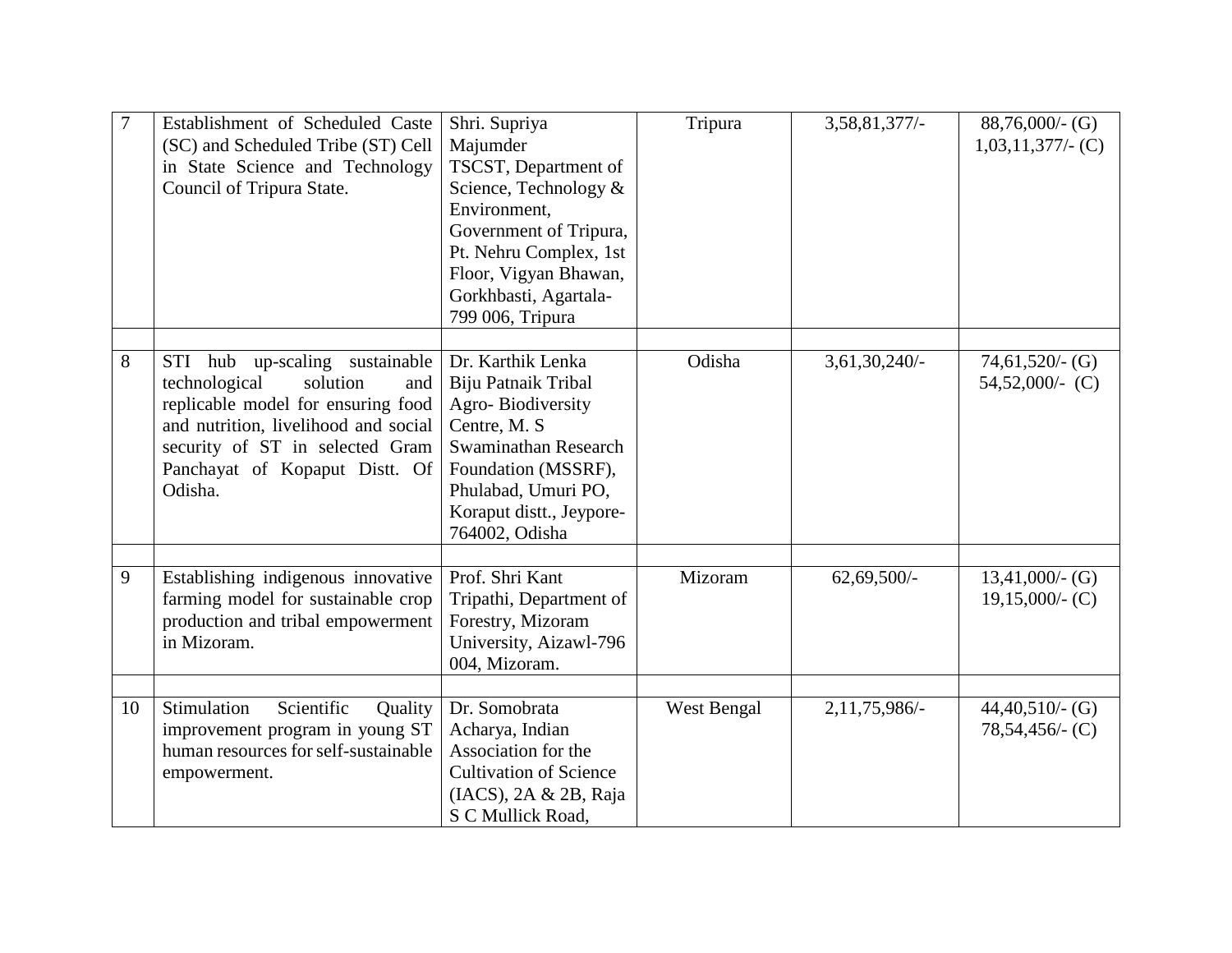|    |                                                                                                       | Jadavpur, Kolkata,<br>West Bengal-700 032                                                                                                                                                                                      |                      |               |                                         |
|----|-------------------------------------------------------------------------------------------------------|--------------------------------------------------------------------------------------------------------------------------------------------------------------------------------------------------------------------------------|----------------------|---------------|-----------------------------------------|
| 11 | Establishment of Scheduled Caste<br>(SC) and Scheduled Tribe (ST) Cell                                | Mr. Bamang Apo,<br><b>Arunachal Pradesh</b>                                                                                                                                                                                    | Arunachal<br>Pradesh | 1,41,24,984/- | $44,95,481/$ (G)<br>$70,87,763/$ - (C)  |
|    | in State Science and Technology<br>Council of Arunachal Pradesh State.                                | <b>State Council for</b><br>Science and                                                                                                                                                                                        |                      |               |                                         |
|    |                                                                                                       | Technology, Maung-<br>PHI Complex, ESS<br>Sector Itanagar-791<br>111, Arunachal<br>Pradesh.                                                                                                                                    |                      |               |                                         |
|    |                                                                                                       |                                                                                                                                                                                                                                |                      |               |                                         |
| 12 | Integrated approach towards socio<br>development of ST<br>economic<br>community in Himachal Pradesh.  | Dr. Bhupendra singh<br>Chauhan, Meerut<br>Institute of Engineering<br>and Technology, N.H.<br>58, Delhi-Roorkee<br>Highway, Baghpat<br>Road Bypass crossing,<br>Meerut (UP)-250 005.                                           | <b>Uttar Pradesh</b> | 36,96,000/-   | $7,35,000/$ - (G)<br>$14,00,000/$ - (C) |
|    |                                                                                                       |                                                                                                                                                                                                                                |                      |               |                                         |
| 13 | Establishment of Scheduled Tribe<br>(ST) Cell in Mizoram Science,<br>Technology & Innovation Council. | Er. H. Lalsawmliana,<br>Member Secretary,<br>Mizoram Science &<br>Innovation council<br>(MISTIC), Top floor,<br>Directorate of Science<br>& Technology<br>Building, Mizoram<br><b>New Capital Complex</b><br>(MINECO), Khatla, | Mizoram              | 1,50,22,938/- | $33,84,958/$ - (G)                      |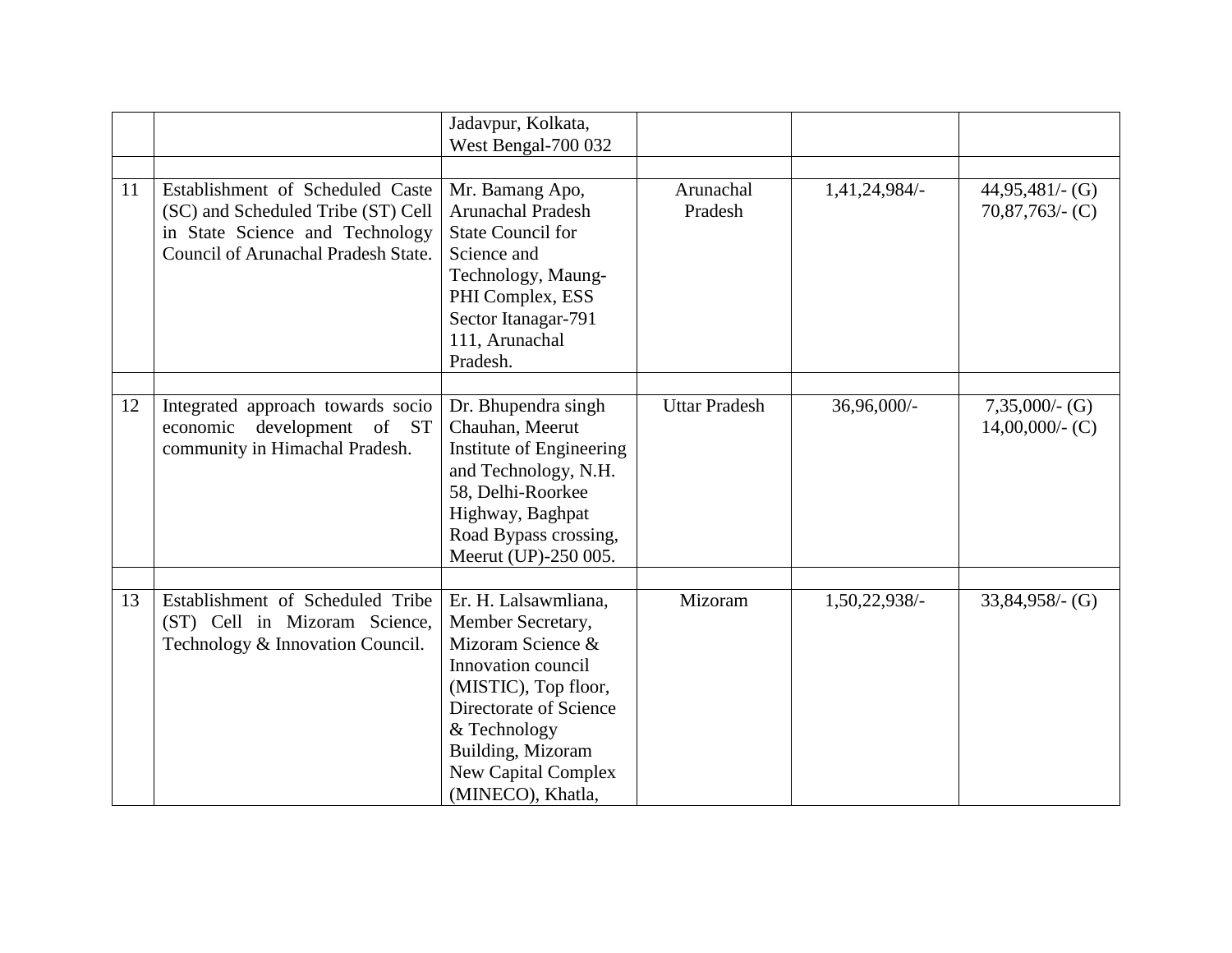|    |                                                                                                                                                                                                                                                                                                               | Aizawl, Mizoram, Pin-<br>796 001.                                                                                                             |                |                   |                                           |
|----|---------------------------------------------------------------------------------------------------------------------------------------------------------------------------------------------------------------------------------------------------------------------------------------------------------------|-----------------------------------------------------------------------------------------------------------------------------------------------|----------------|-------------------|-------------------------------------------|
| 14 | Enhancement of Tribal<br>people<br>livelihood through intervention of<br>Banana Fiber Handicrafts.                                                                                                                                                                                                            | Dr. M Radhika Mani,<br>Pragati Engineering<br>College, 1-378, ADB<br>raod, Surampalem, East<br>Godavari District - 500<br>437, Andhra Pradesh | Andhra Pradesh | 71,09,460/-       | $9,40,000/$ - (G)<br>$47,19,460/$ - (C)   |
| 15 | Sustaining livelihood by improving<br>access to solar energy and water in<br>Rong valley in Ladakh.                                                                                                                                                                                                           | Ms. Neha Upadhyay,<br>Vishwadeep Trust, N<br>183 First Floor,<br>Panchsheel Park, New<br>Delhi-110 017                                        | New Delhi      | 81,74,012/-       | $18,50,000/$ - (G)<br>$58,90,412/$ - (C)  |
| 16 | broad-scale<br>Improvement<br>and<br>of<br>different<br>implementation<br>biotechnology-oriented<br>programmers<br>for<br>the<br>socio-<br>economic upliftement of Scheduled<br>Tribal community of West Bengal.                                                                                              | Dr. Pallob Kundu, Bose<br>Institute, Centenary<br>Building, P-1/12. C.I.T<br>Scheme-VIIM,<br>Kolkata, West Bengal-<br>700 054                 | West Bengal    | 14, 19, 67, 558/- | $4,63,19,920/$ - (G)<br>$18,07,798/-$ (C) |
| 17 | $\overline{of}$<br>Development<br>Science<br>Technology and innovation Hub:<br><b>Utilization</b><br>and<br>of<br>adaption<br>traditional knowledge, resources<br>and technological advances in post-<br>harvest management and nutrition<br>for empowering children, women<br>and youth in tribal Meghalaya. | Dr. Melari Shisha<br>Nongrum, Martin<br>Luther Christian<br>University, Dong<br>Ktieh, Block 1,<br>Nongrah, Shillong-793<br>006, Meghalaya    | Meghalaya      | 3,55,84,540/-     | $71,17,946$ (G)<br>$1,05,80,319/$ - (C)   |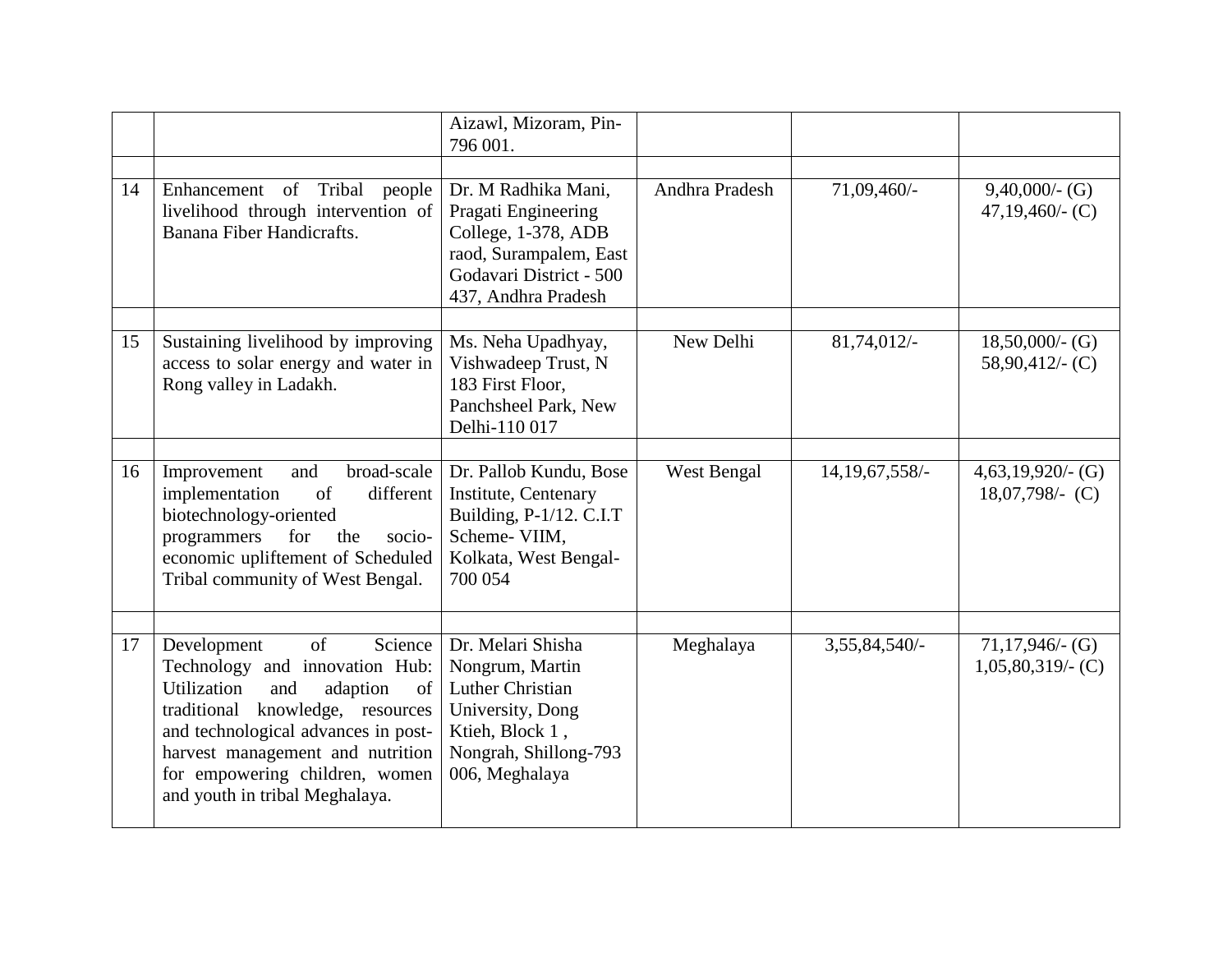| 18 | Empowerment of Apatani tribe of<br>Arunchal Pradesh through value<br>addition of ethnic food items.                                                                            | Dr. Chandan Tamuly,<br><b>CSIR North East</b><br>Institute of Science and<br>Technology,<br>Naharlagun, Arunchal<br>Pradesh-791 110                                                                                                                                               | <b>Arunchal Pradesh</b> | 64,08,740/-      | $10,94,500/$ - (C) |
|----|--------------------------------------------------------------------------------------------------------------------------------------------------------------------------------|-----------------------------------------------------------------------------------------------------------------------------------------------------------------------------------------------------------------------------------------------------------------------------------|-------------------------|------------------|--------------------|
| 19 | Establishment of Scheduled Caste<br>(SC)/Scheduled Tribal (ST) Cell in<br>Science and Technology<br>State<br>Council of Sikkim State.                                          | Shri. Dorjee Thinlay<br>Bhutia, Sikkim State<br>Council Science &<br>Technology, Vigyn<br>Bhawan, Deorali, East<br>Sikkim-737 135                                                                                                                                                 | Sikkim                  | 4,08,71,420/-    | $18,90,140/$ - (G) |
| 20 | Biomass driven regeneration system<br>for improving the livelihood of<br>Scheduled Tribes at Athanavur<br>Village, Yelagiri Hills, Tamil Nadu.                                 | Dr. Sakthivadivel D,<br>Vellore Institute of<br>Techonolog, VIT<br>University Vellore,<br>Tamil Nadu-632 104                                                                                                                                                                      | Tamil Nadu              | $1,08,12,139/$ - | $6,55,216/$ - (G)  |
| 21 | Science, Technology and Innovation<br>for<br>creating<br>sustainable<br>Hub<br>livelihood<br>opportunities<br>Scheduled Tribes in Angara block,<br>Ranshi district, Jharkhand. | Dr. Avijit Kr. Dutta,<br>Ramakrishna Mission<br>of Vivekananda<br><b>Educational</b> and<br>Research Institute,<br><b>Faculty Centre for</b><br>Agriculture, Rural and<br>Tribal Development,<br>Ramakrishna Mission<br>Ashrama, Morabadi,<br>Ranchi, Jharkhand<br>(Pin-834 008). | Jharkhand               | 91,02,000/-      | $32,19,000/$ - (G) |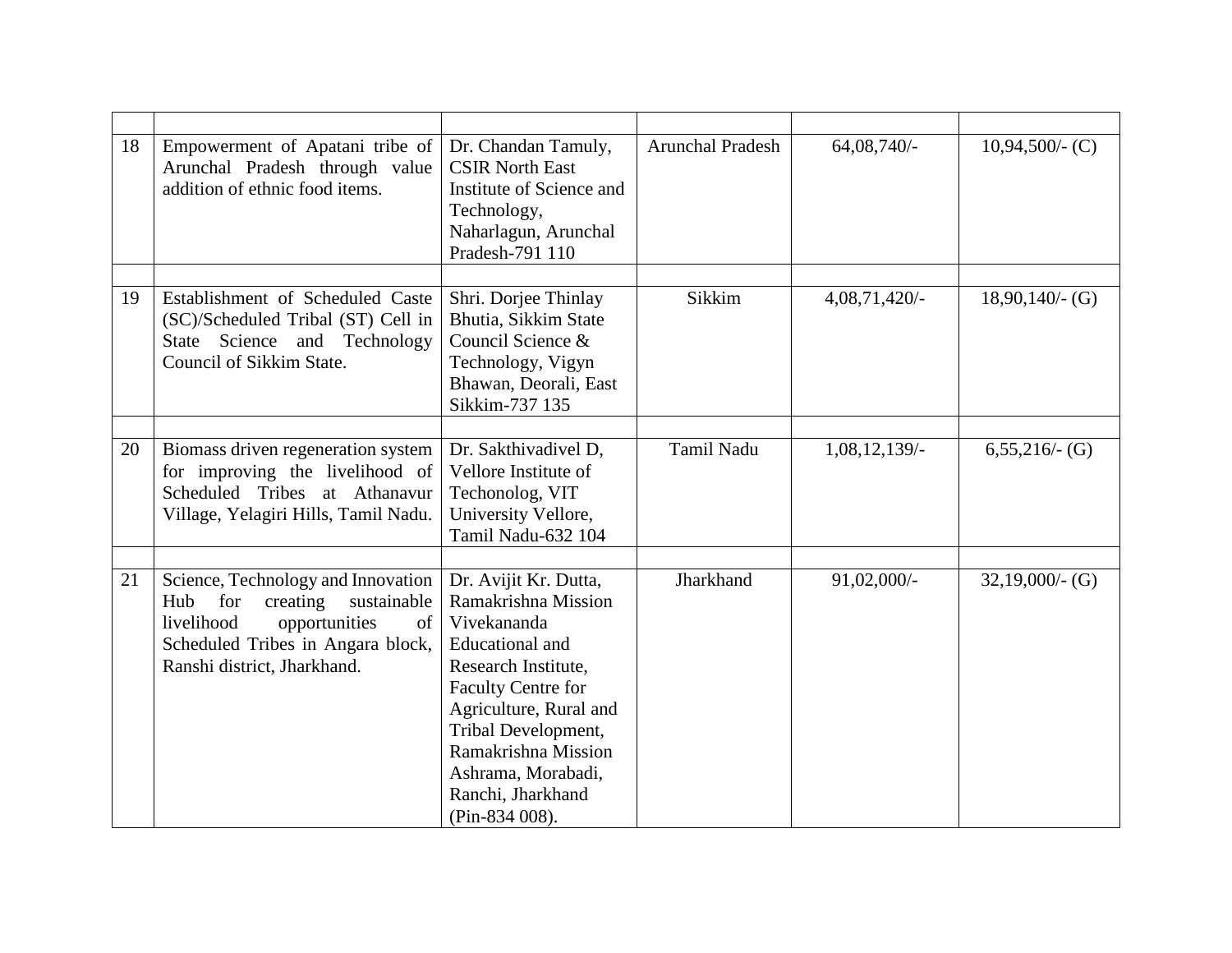| Tasar sericulture-based livelihood<br>generation                                                                             | Mr. Ashis Chakraborty,<br>Professional Assistance<br>Development<br>for<br>Action (PRADAN), 3<br>Community Shopping<br>Centre, Niti Bagh, New<br>Delhi (110 049) | New Delhi                                               | 2,58,49,300/-                               | $70,52,100/$ - (G)                             |
|------------------------------------------------------------------------------------------------------------------------------|------------------------------------------------------------------------------------------------------------------------------------------------------------------|---------------------------------------------------------|---------------------------------------------|------------------------------------------------|
|                                                                                                                              |                                                                                                                                                                  |                                                         |                                             |                                                |
| district Sonbhadra for accessing<br>fluoride mukt drinking water with<br>integrated approach.                                | Society for<br>Development<br>Alternatives, B-32,<br><b>Qutab Institutional</b><br>Area, New Delhi -<br>110016.                                                  |                                                         |                                             | $22,12,000/$ - (G)<br>$12,38,400/$ (C)         |
|                                                                                                                              |                                                                                                                                                                  |                                                         |                                             |                                                |
| the in the Rajaborari estate Madhya<br>Pradesh through scientific<br>and<br>technological interventions.                     | Dayalbagh Educational<br>Institute, Dayalbagh,<br>Agra, Uttar Pradesh.                                                                                           |                                                         |                                             | $28,90,000/$ - (G)                             |
|                                                                                                                              |                                                                                                                                                                  |                                                         |                                             |                                                |
| Forest Dependent Communities in<br>Villages near Chandaka Damapara<br>Sanctuary<br>with<br>a<br>focus<br>of<br>Conservation. | Pattanayak, Centre for<br><b>Action Research and</b><br>Documentation, HIG-<br>182, Lane 2, Dharma<br>Vihar, Khandagiri,<br>Orisaa-751030                        |                                                         |                                             | $20,36,320/$ (G)<br>$7,85,000/(-C)$            |
|                                                                                                                              | Empowering tribal<br>villages<br>of<br>Socio-economic empowerment of<br>Alternative Livelihood<br>for<br>the                                                     | Mrs. Neha Agarwal,<br>Dr. Anita Lakhani,<br>Tapan Kumar | New Delhi<br><b>Uttar Pradesh</b><br>Orisaa | 45,56,400/-<br>2, 19, 22, 599/-<br>54,37,660/- |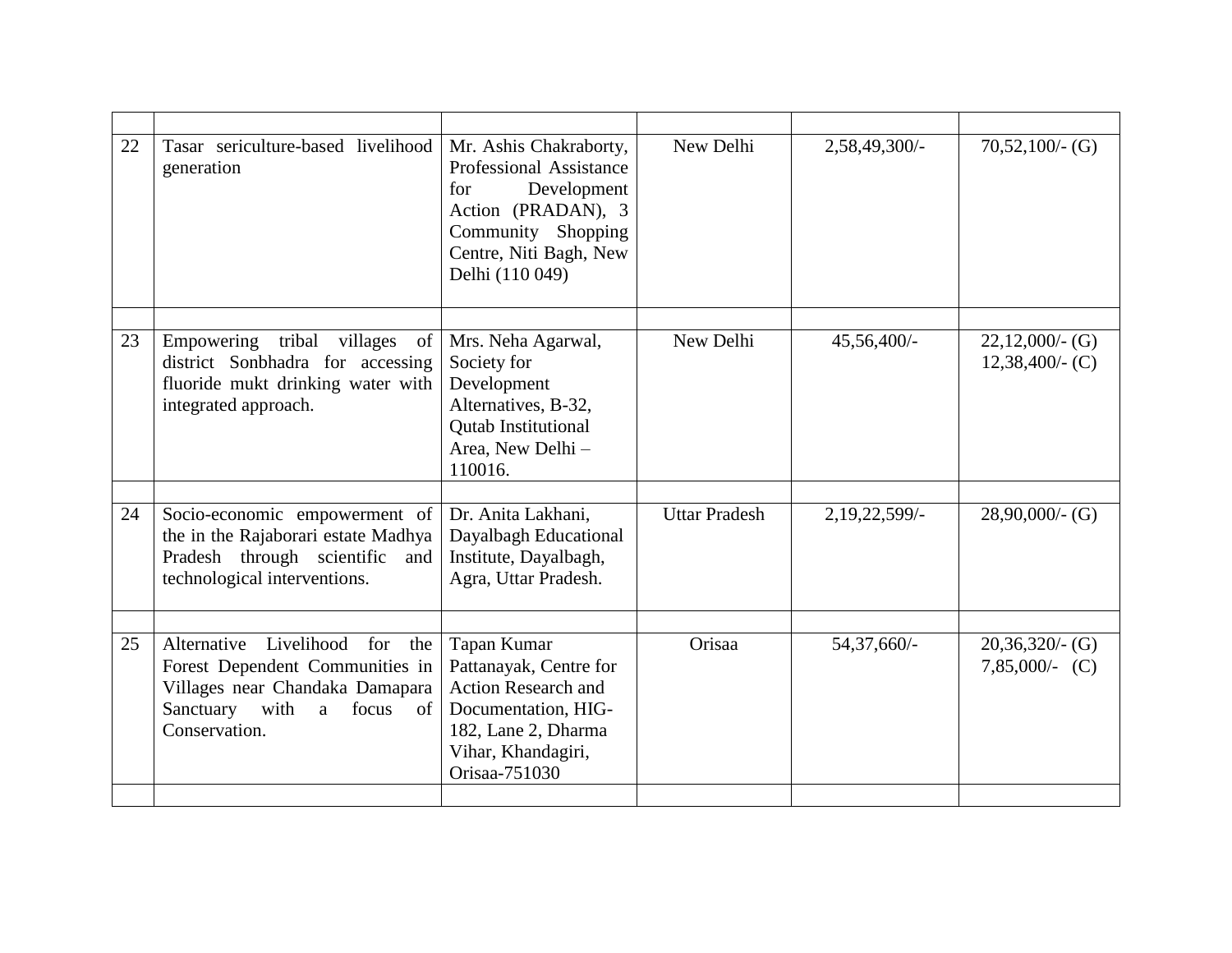| 26 | Promote appropriate technologies<br>sustainable livelihood<br>for<br>and<br>conservation of village around<br>Kailadevi wildlife sanctuary.                           | Sh. Hemraj Mali,<br>Society for Sustainble<br>Development, Near<br>pandey Ka Kua,<br>Hindaum Road, Karauli<br>-322 241, Rajasthan                    | Rajasthan    | 51,79,496/-   | $14,88,915/$ - (G)<br>$9,00,000/$ - (C)  |
|----|-----------------------------------------------------------------------------------------------------------------------------------------------------------------------|------------------------------------------------------------------------------------------------------------------------------------------------------|--------------|---------------|------------------------------------------|
| 27 | Promotion of farm and forest based<br>natural resource management for<br>livelihood security of marginal<br>communities in village<br>around<br>palamu Tiger Reserve. | Mr. Pran Ranjan,<br>Society for Promotion<br>of Wastelands<br>Development (SPWD),<br>14-A, Rouse Avenue<br>Lane, Near ITO, New<br>Delhi-110002       | New Delhi    | $45,18,307/-$ | $12,14,388/$ - (G)                       |
| 28 | Managing wildlife conflict through<br>alternative crops and bio fences in<br>Singhalila National Park.                                                                | Mr. Roshan P. Rai,<br>Darjeeling Ladenla<br>Road, Prerna, Hayden<br>Hall Complex, 42<br>Ladenla raod,<br>Darjeeling, West<br>Bengal-734 101          | West Bengal  | 49,46,781/-   | $16,81,732/$ - (G)                       |
| 29 | Conservation<br><b>Based</b><br>Resource<br>Management in Bharomdev WLS to<br>Attain Livelihood and Nutrition<br>Security in Chhattisgarh.                            | Mr. Goutam<br>Bandyopadhyay,<br><b>Chhattisgarh Action</b><br>and Research Team<br>(CART), O-3, Anupam<br>Nagar, Shankar Nagar,<br>Rajpur, CG-492007 | Chhattisgarh | $47,41,269/-$ | $15,37,893/$ - (G)<br>$11,15,000/$ - (C) |
| 30 | Promotion sustainable livelihood<br>through appropriate technological                                                                                                 | Dr. C Anbarasu,<br>Talavady Adhivasigal                                                                                                              | Tamil Nadu   | 54,81,421/-   | $14,10,907/$ - (G)<br>$14,52,640/$ - (C) |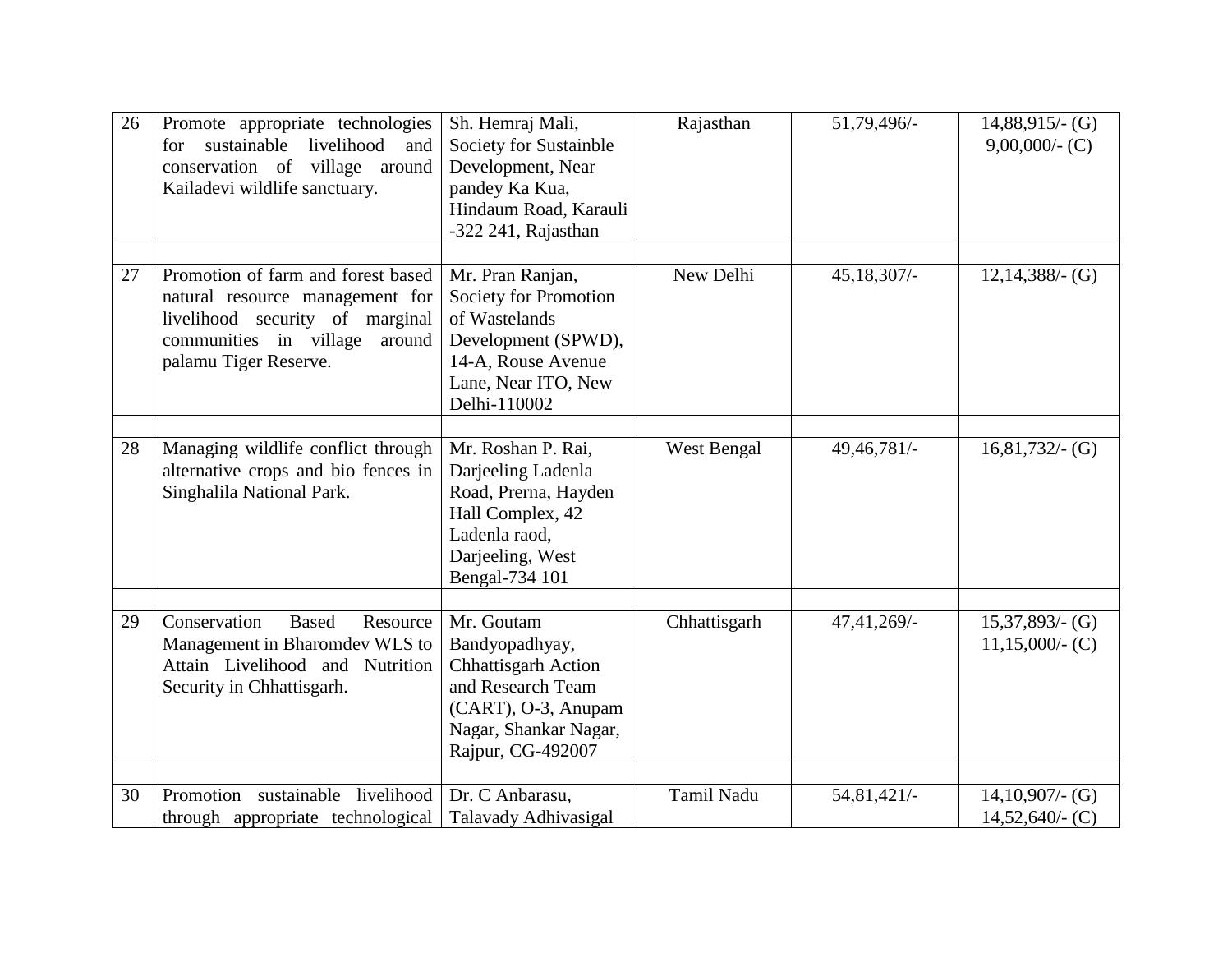|    | intervention for forest dependent<br>communities in Sathyamangalam<br>Tiger Reserve.                                                                                                                           | Munnetra Sangham<br>(TAMS),<br>Kalaikoodamm<br>Hasanur,<br>Sathyamngalam Taluk,<br>Erode District. Tamil<br>Nadu- 638 401            |             |               |                                         |
|----|----------------------------------------------------------------------------------------------------------------------------------------------------------------------------------------------------------------|--------------------------------------------------------------------------------------------------------------------------------------|-------------|---------------|-----------------------------------------|
| 31 | Linking biodiversity conservation<br>and community livelihood in village<br>around Melghat Tiger Reserve.                                                                                                      | Anuja Khandagale,<br>DREAM Bahuddeshiya<br>Santha, Trimurti Nagar,<br>Tq. Teosa, Distt.<br>Amravati,<br>Maharashtra-444902.          | Maharashtra | 52, 31, 734/- | $9,84,100/$ - (G)<br>$22,24,914/$ (C)   |
| 32 | Economic Empowerment of Rural<br>Fringe Communities of Kaziranga<br>National Park in Biswanath District,<br>Assam.                                                                                             | Kretofil Bhengra,<br><b>District Community</b><br>Delevelopment<br>Programme,<br>Bheluadanga, Halem,<br>Sonitpur, Assam-<br>784170   | Assam       | 47,56,695/-   | $16,00,620/$ - (G)<br>$7,81,100/$ - (C) |
| 33 | People and Protected Areas: Natural<br>resources conservation and rural<br>livelihood improvement through<br>appropriate<br>technological<br>interventions in villages around<br>Dampa Tiger Reserve, Mizoram. | Mr. A.C. Zonunmawia,<br><b>Centre for Environment</b><br>Protection (CEP), B-<br>27/1, Tuikual South,<br>Aizawl - 796001,<br>Mizoram | Mizoram     | 54,82,888/-   | $22,08,320/$ - (G)<br>$6,61,920/$ - (C) |
| 34 | Livelihood improvement of local<br>communities living around Keibul                                                                                                                                            | Mr. U. Himmat Kumar,<br>The Green Foundation.                                                                                        | Manipur     | 53,43,797/-   | $14,31,906/$ - (G)                      |